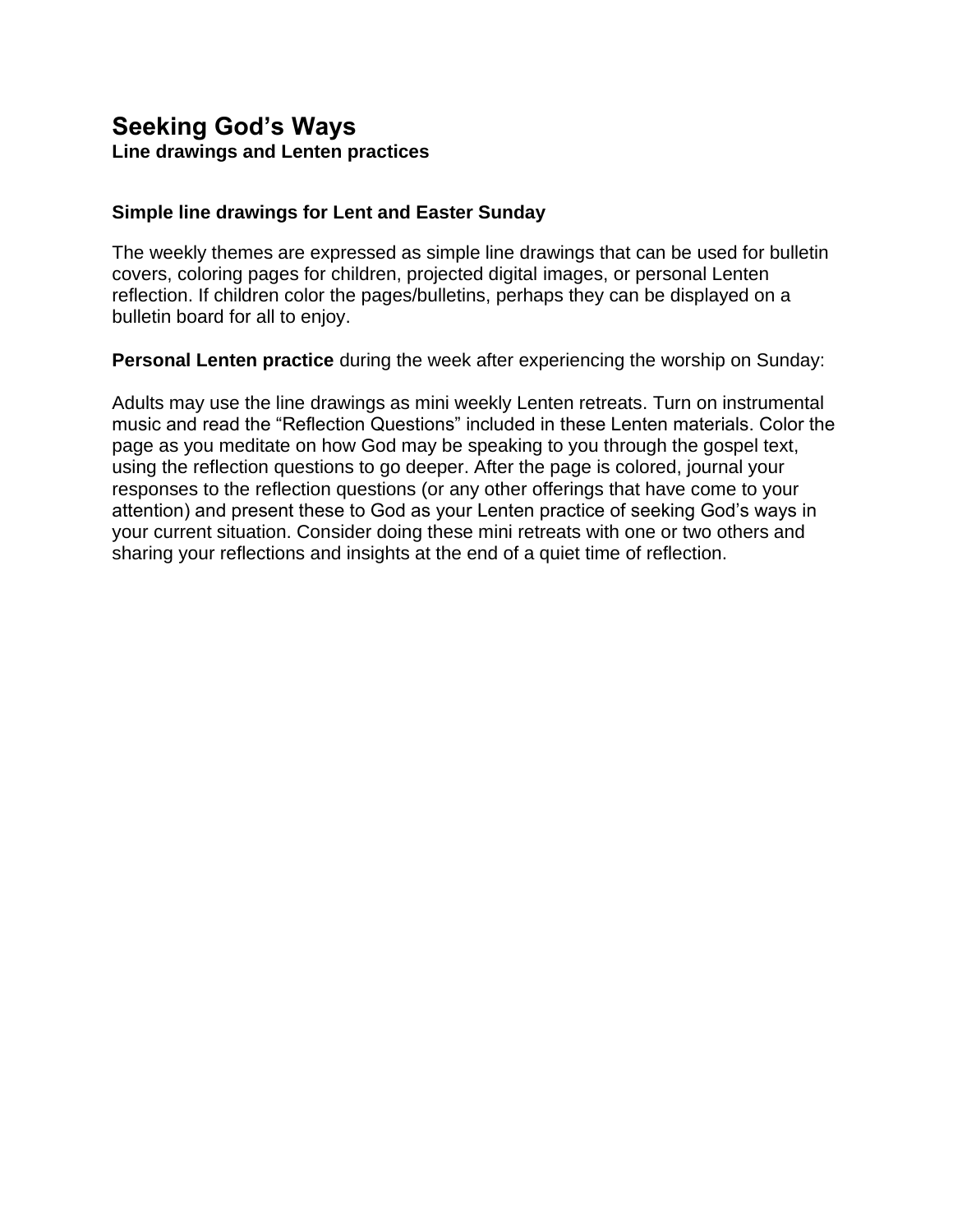

#### **Lent 1**

Reflection question: What are you holding onto tightly that can now be released, freeing you to be generous?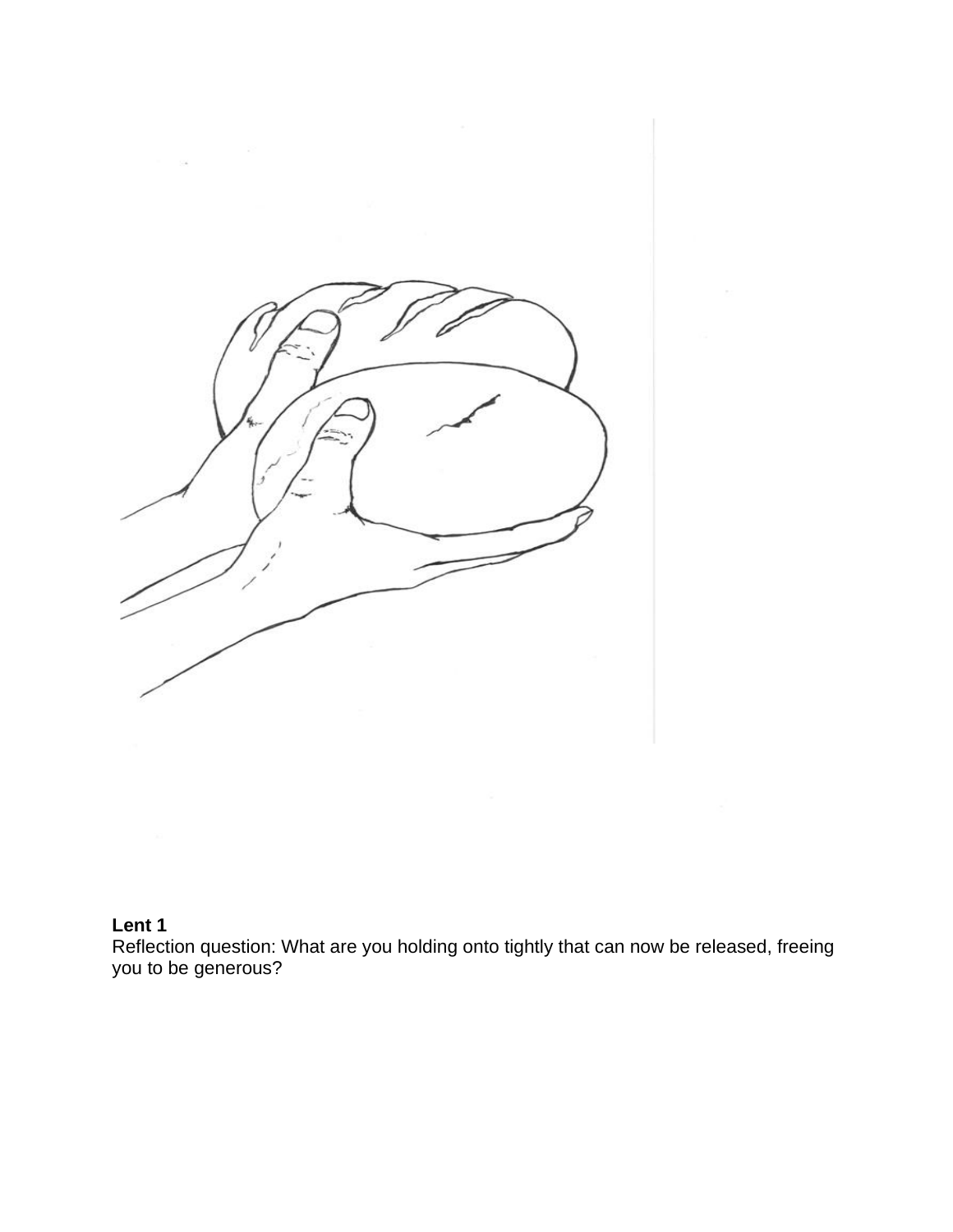

## **Lent 2**

Reflection question: Where are you standing at this moment? Not yet under Jesus' "wing" or ready to step out from there without fear?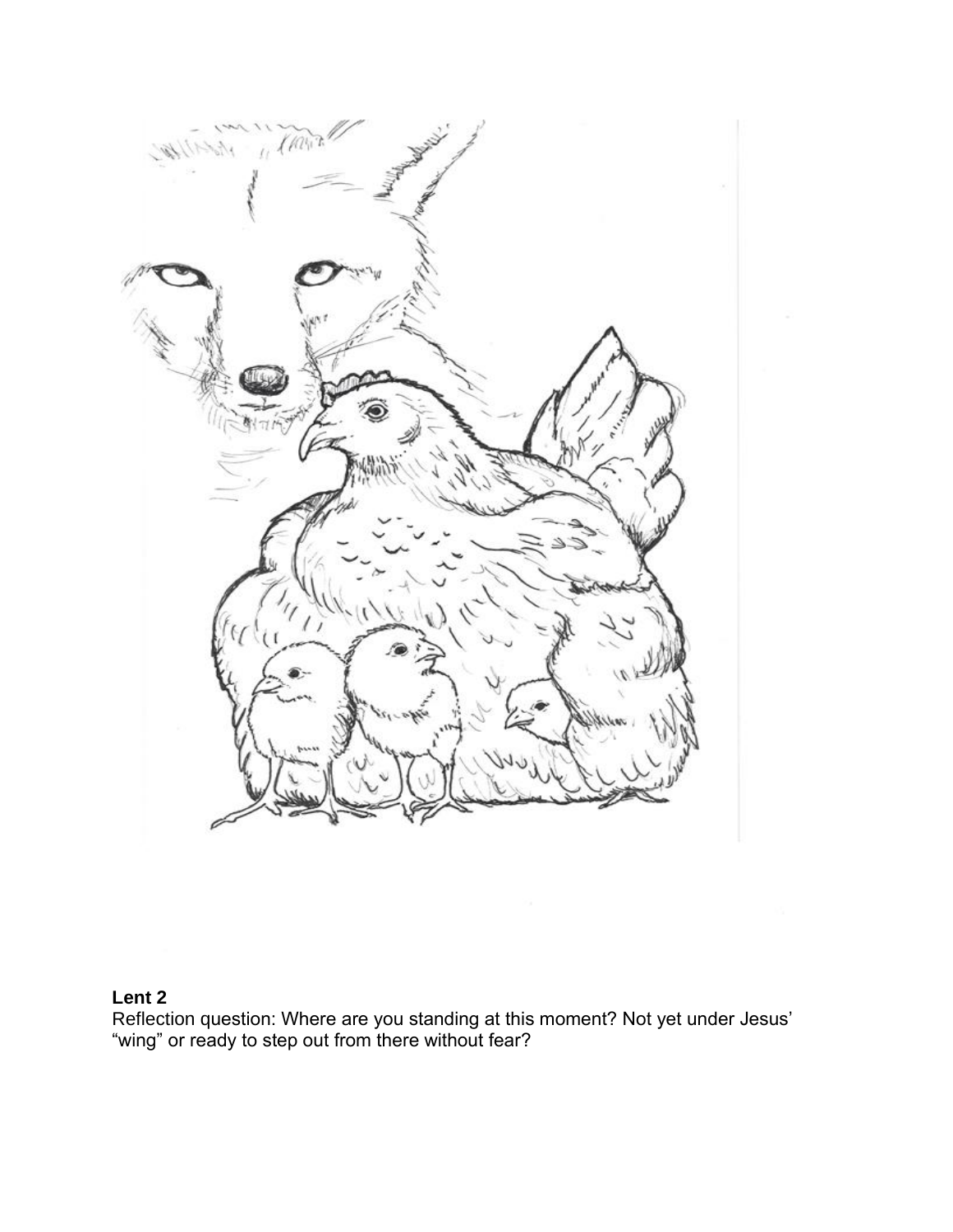

#### **Lent 3**

Reflection question: How are you receiving God's gift of grace today? When do you have an opportunity to pass along God's grace by allowing others (and yourself) the time needed to grow and change?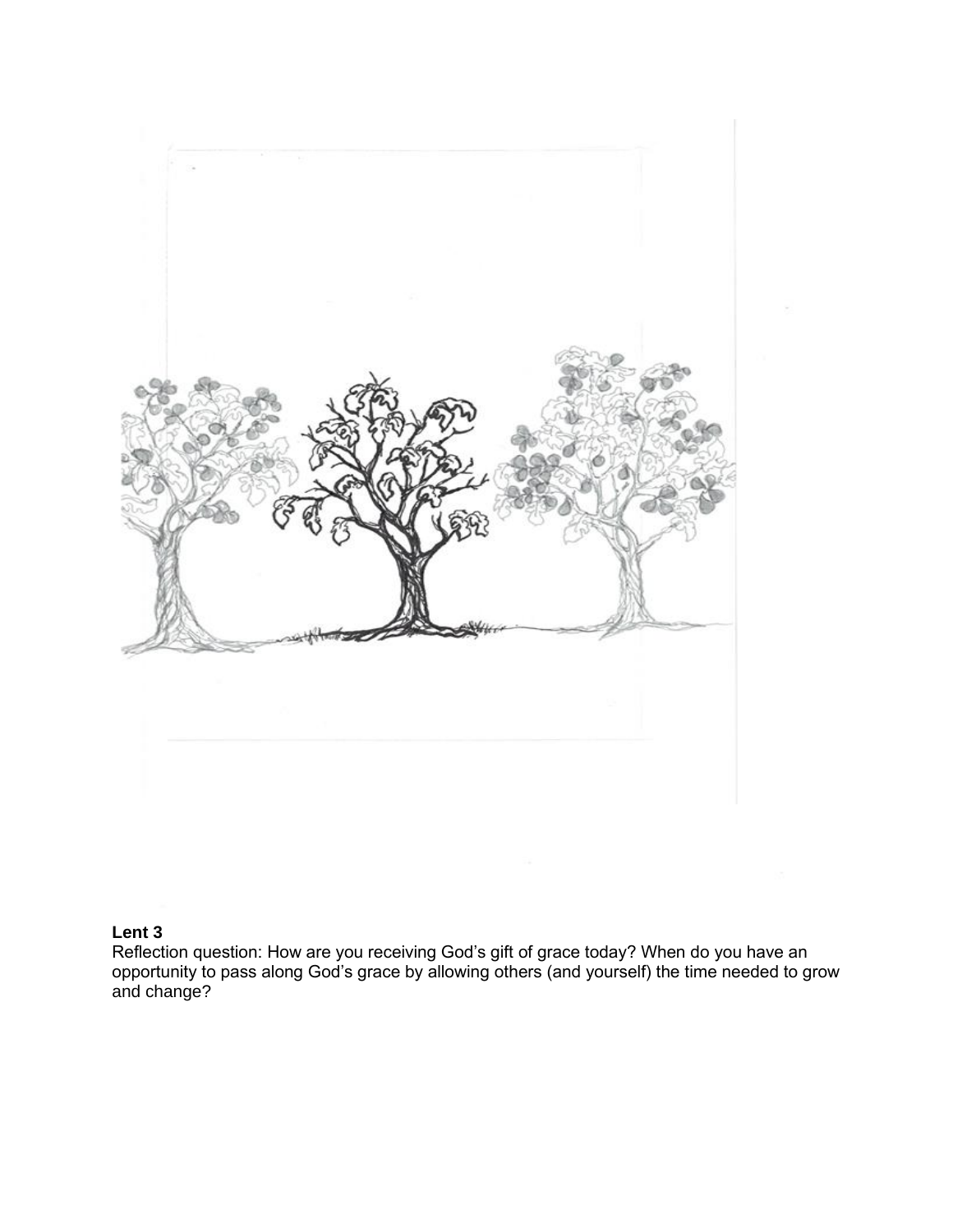

**Lent 4**  Reflection question: Who gets to enjoy God's feast today?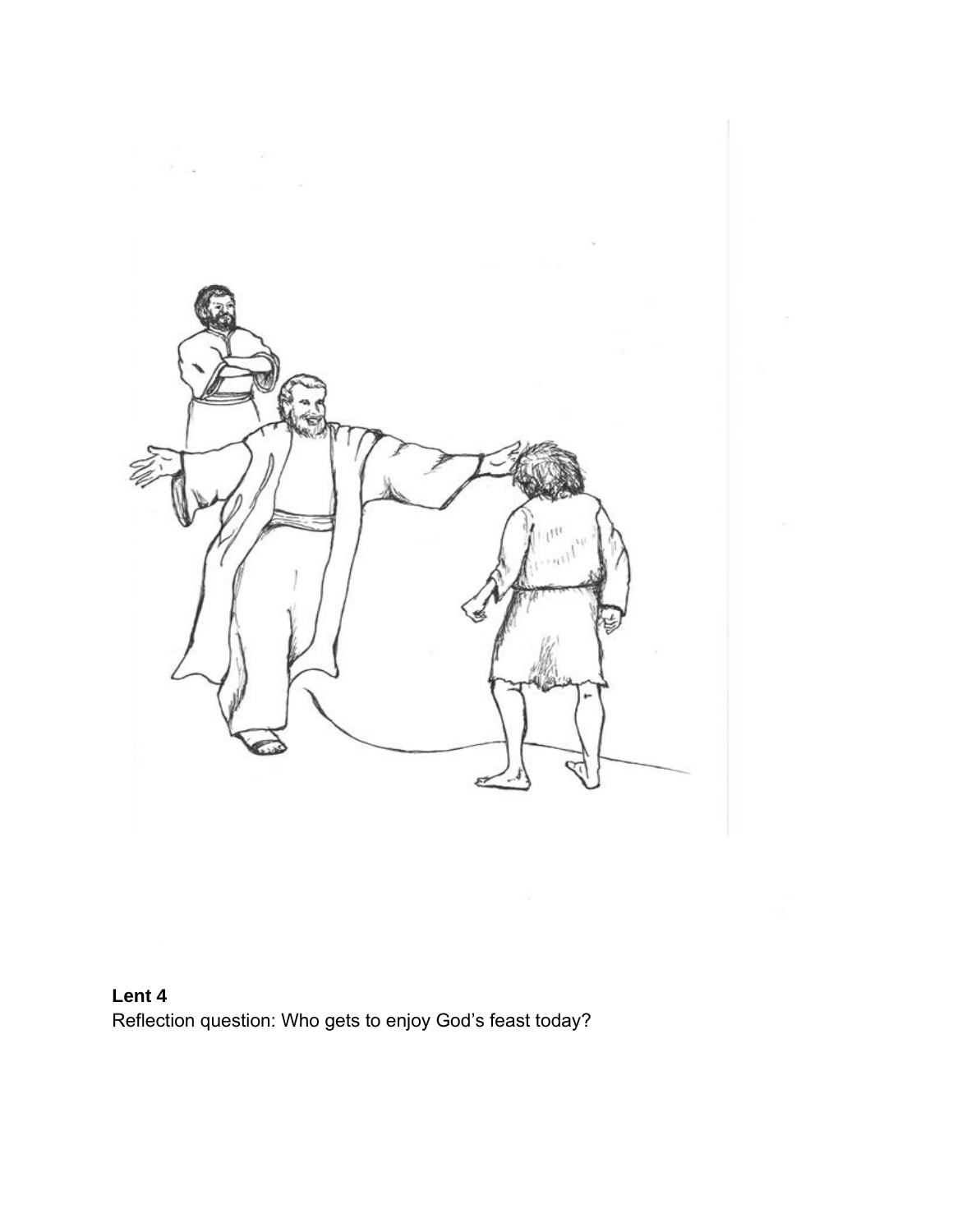

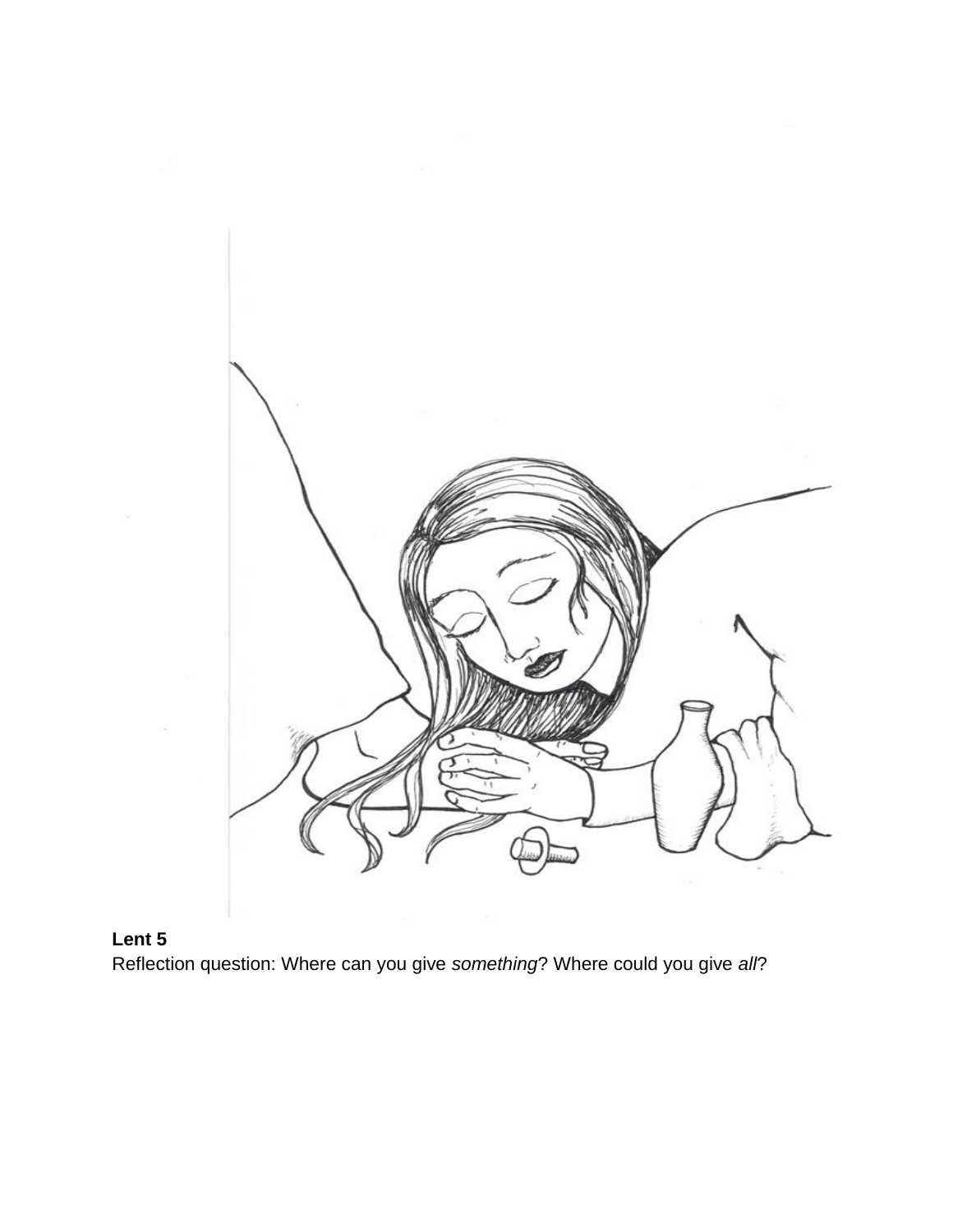

## **Palm/Passion Sunday**

Reflection question: Where are you working with and for others *in love*? In council and congregational meetings? In relationships in your family and community?